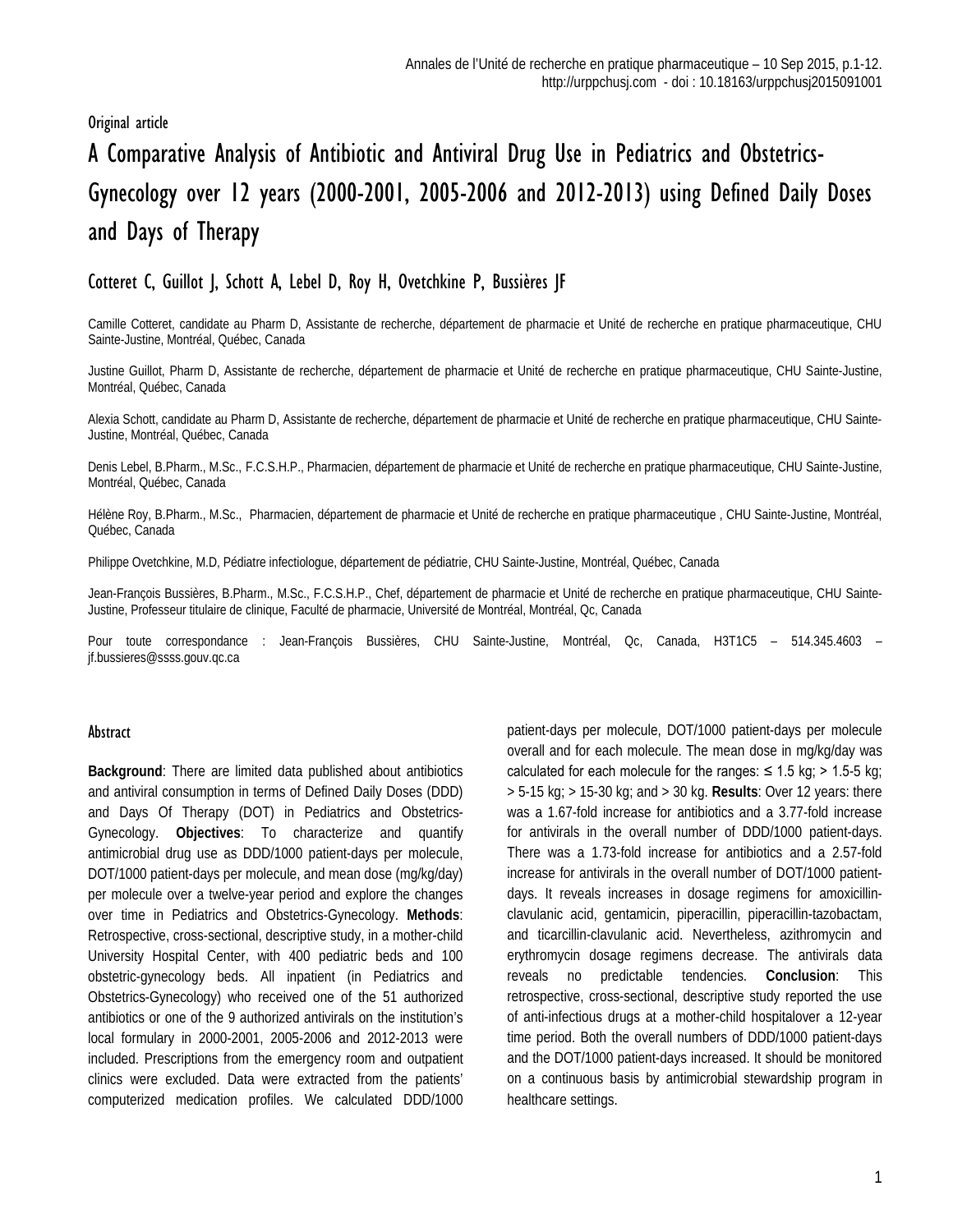#### **Introduction**

There are many anti-infective drugs on the market and a growing use contributes to a significant number of drug-related problems including side-effects, medication errors, drug-drug interactions. Moreover, inappropriate use of antibiotics and antivirals may lead to the emergence of bacterial and viral resistance [1,2].

Several strategies have been implemented to improve antibiotic prescribing practices, including practice audits, retrospective/prospective drug utilization reviews, decentralized presence of pharmacists at the bedside and antimicrobial stewardship programs [3-6]. Infectious Diseases Society of America gives several recommendations about the role of an antimicrobial stewardship program like conducting prospective audits of antimicrobial use, organizing Formulary restriction and preauthorization requirements for specific agents, encouraging the multidisciplinary development of evidence based guidelines. It also identifies pediatric populations as a priority area in terms of antimicrobial surveillance [7]. Davey et al. have published a Cochrane systematic review on interventions to improve antibiotic prescribing practices for hospitals inpatients [8]. Their review showed that there are numerous interventions that can reduce antimicrobial resistance or hospital-acquired infections or improve clinical outcomes. Monitoring antimicrobials use and consumption is an important part of the antimicrobial stewardship program role [7].

In order to monitor and benchmark antimicrobial drug use within the healthcare sector, the World Health Organization has recommended the use of defined daily doses (DDD) and days of therapy (DOT) per 1000 patient-days [9]. While the use of DDD is frequent in the adult population, the use of DOT/1000 patient-days is preferred in the pediatric population, given that there is not a single DDD per antibiotic applicable to children and because pediatric doses are usually adjusted according to weight. Other metrics as PDD and DU 75% or DU 90% have been studied in pedriatric population but are not considered in this study. Further studies are required to identify an optimal marker of drug use in pediatrics. For instance, Porta et al. have suggested a new algorithm to help evaluating and comparing the consumption of antibiotic in pediatric [10].

While some health agencies and hospitals have published quantitative profiles of their anti-infective use [12-29], few have reported on anti-infective use in the pediatric [23-29].

#### **Methods**

The objective of this retrospective, cross-sectional, descriptive study was to characterize antibiotic and antiviral drug use as DDD/1000 patient-days per molecule, the number of DOT/1000 patient-days per molecule, and the mean dose (mg/kg/day) per molecule over a twelve-year period.

The study was conducted at a 500-bed mother-child University Hospital Center (12 pediatric infectious disease beds, 62 pediatric NICU beds, 24 pediatric PICU beds, 42 pediatric hematologyoncology beds, 38 pediatric surgery beds, 222 pediatric beds, and 100 obstetrics-gynecology beds). The obstetrics-gynecology department is essentially occupied with women pre and postpartum.

The inclusion criteria are based on all inpatient prescriptions for one of the 51 authorized antibiotics and one of the nine authorized antivirals on the institution's local formulary: American Hospital Formulary Service class 8 :12.02 – aminoglycosides 8 :12.06 – cephalosporins , 8 :12.07 – miscellaneous β-lactams 8 :12.08 – chloramphenicol, 8 :12.12 – macrolides, 8 :12.16 – penicillins, 8 :12.18 – quinolones, 8 :12.24 tetracyclines, 8 :12.28 antibacterials, miscellaneous, 8 :16 – antituberculosis agents, class 8 :18.28 – Neuraminidase Inhibitors, 8 :18.32 – Nucleosides and Nucleotides, 8 :18.92 – Antivirals, Miscellaneous. Table I details drugs of each class.

Given that the cohort of children infected by HIV is specifically followed as outpatients, antiretroviral drugs were excluded for this study, as well as prescriptions from the emergency room and outpatient clinics were also excluded. Three fiscal years that ran from April 1st to March 31st of the following year were evaluated: 2000-2001, 2005-2006 and 2012-2013.

The data were extracted by members of the research team (AS, JG, DL) from the patients' computerized medication profiles (GesphaRx®, CGSI TI, Quebec, Canada) linked to patient admission, discharge and transfer data. The data were analyzed by members of the research team (CC, JG, DL, HR, JFB, PO). Data extraction was conducted using SQL (Structured Query Language) queries of raw data tables. The extracted data was copied to an Excel file in order to calculate DDD, DOT and mean dose in mg/kg/day. The mg/kg/day doses were arbitrarily broken down in weight ranges: ≤ 1.5 kg; > 1.5-5 kg; > 5-15 kg; > 15-30 kg; and > 30 kg. Data extraction was repeated for 7/51 (14%) of the antibiotics and for 2/9 (22%) of the antivirals by a second research assistant to confirm the reproducibility and quality of the data extraction.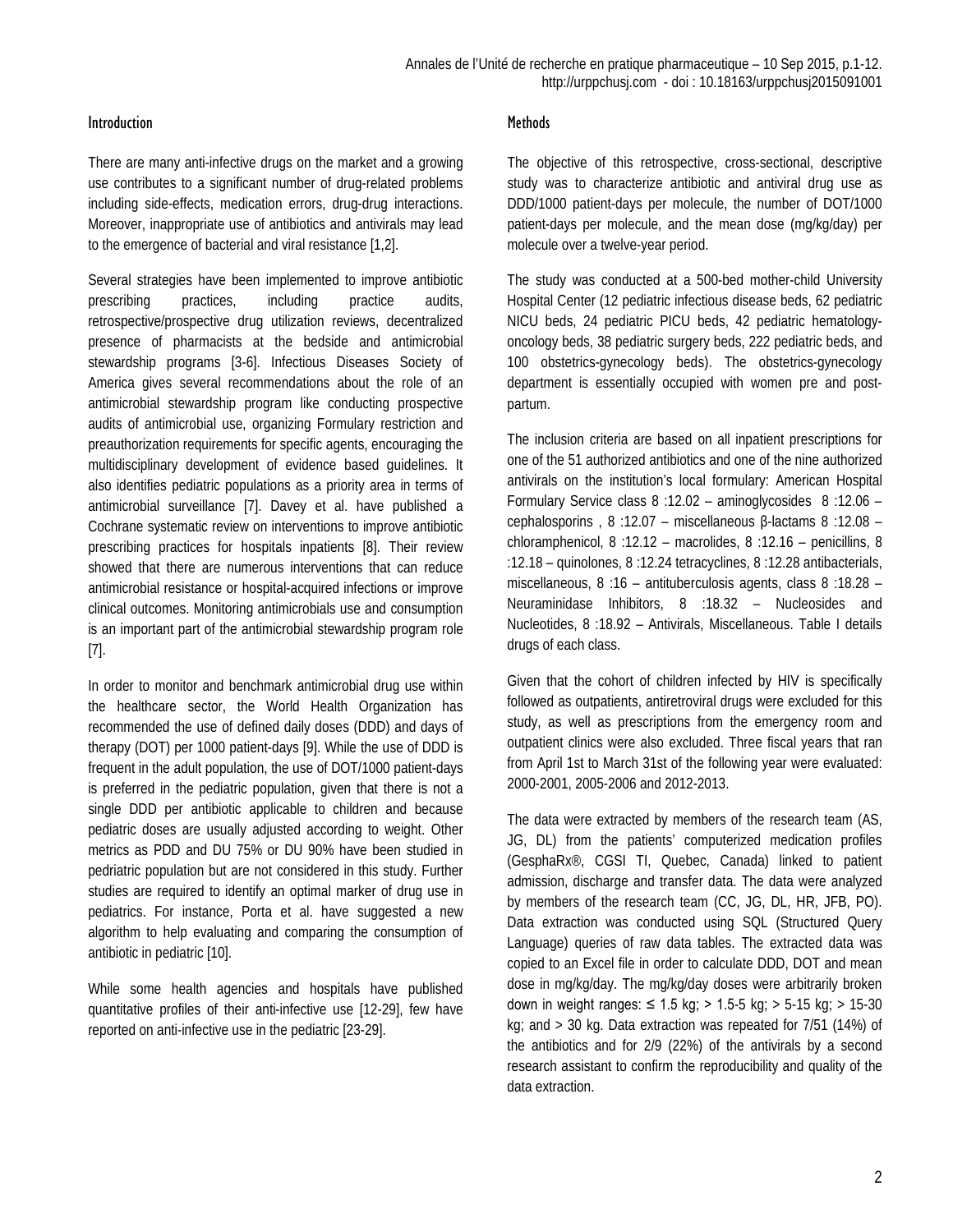Ethics approval was requested and granted for our study.

With respect to the main objective, the extracted data were coupled with patient admission, discharge and transfer data based on fiscal year in order to calculate the DDD and DOT per 1000 patient-days [11]. These parameters were calculated for each antibiotic, each antibiotic class, and overall, and for each antiviral and overall. The DDD used were extracted from World Health **Organisation** 

We calculated the DDD/1000 patient-days ratios between the 2012-2013 and 2000-2001 fiscal years. No comparisons were done with 2005-2006 data, but data were reported to allow some trending. Ratios greater than 1.2 fold were identified as an increase and ratios smaller than 0.8 fold were identified as a decrease in antibiotic use. These values were arbitrarily identified to target the most important changes in practice. No statistical analysis was performed for comparisons of ratios between years considering these ratios represent absolute values (e.g. total applicable DDD or DOT divided by applicable patient-days).

#### **Results**

Table I shows the antibiotic and antiviral drugs use for 2000-2001, 2005-2006 and 2012-2013. Regarding the antibiotics DDD, there was a 1.67-fold increase in the overall number of DDD/1000 patient-days, from 320 in 2000-2001 to 535 in 2012-2013.

Regarding the antivirals DDD, there was a 3.77-fold increase in the overall number of DDD/1000 patient-days, from 7.6 in 2000- 2001 to 28.8 in 2012-2013.

Six antibiotics and no antiviral drug showed a decrease in their DDD/1000 patient-days from 2000-2001 to 2012-2013, whereas 24 antibiotics and three antiviral drugs showed an increase in their DDD/1000 patient-days from 2000-2001 to 2012-2013 (Table I). Ten antibiotics and two antivirals showed a non-significant variation in DDD/1000 patient-days. The ratio could not be calculated for 10 antibiotics and five antivirals because they were not used in both time periods.

Regarding the antibiotics DOT, there was a 1.73-fold increase in the total number of DOT/1000 patient-days, from 434 in 2000- 2001 to 751 in 2012-2013. Five antibiotics showed a decrease in their DOT/1000 patient-days from 2000-2001 to 2012-2013, while 26 antibiotics showed an increase in their DOT/1000 patient-days from 2000-2001 to 2012-2013 (Table I). Regarding the antiviral drugs DOT, there was a 2.57-fold increase in the total number of DOT/1000 patient-days, from 21.5 in 2000-2001 to 55.4 in 2012- 2013.

Figure 1 and Figure 2 presents the DDD/1000 patient-days and the DOT/1000 patient-days for the antibiotic classes and antivirals used for the 2000-2001 and the 2012-2013 fiscal years.



**Fig 1.** Relative share of the antibiotic classes and antivirals for the 2000-2001 and 2012-2013 fiscal years in defined daily doses per 1000 patient-days

**Legend**: DDD : Defined daily dose



**Fig 2.** Relative share of the antibiotic classes and antivirals for the 2000-2001 and 2012-2013 fiscal years in days of therapy per 1000 patient-days

**Legend**: DOT : days of therapy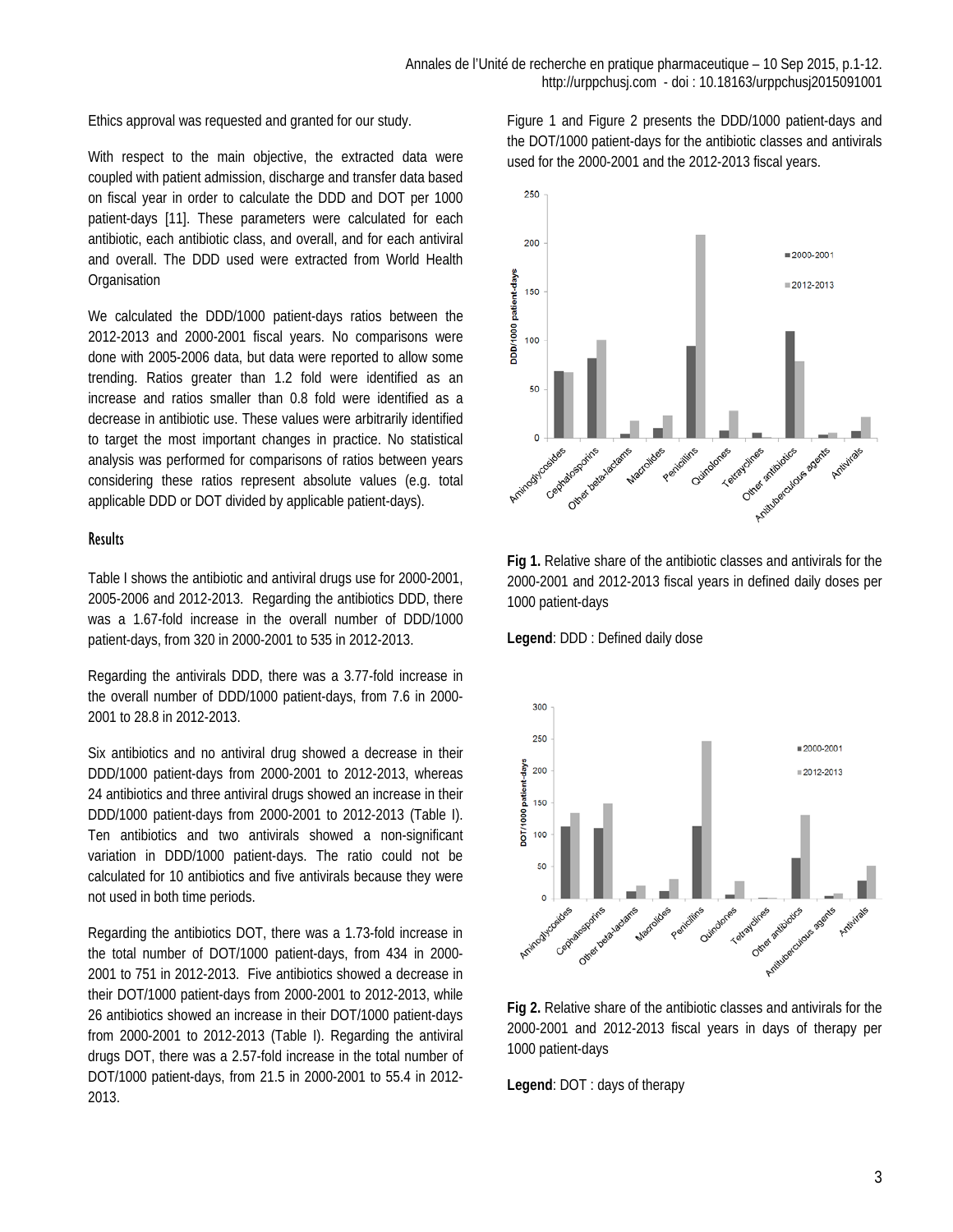#### Annales de l'Unité de recherche en pratique pharmaceutique – 10 Sep 2015, p.1-12. http://urppchusj.com - doi : 10.18163/urppchusj2015091001

**Table I** Defined daily doses per 1000 patient-days and days of therapy per 1000 patient-days profile

| <b>Drugs</b>                | 2000-2001        |                  | 2005-2006        |                  | 2012-2013        |                  | Ratios                |                                               |  |
|-----------------------------|------------------|------------------|------------------|------------------|------------------|------------------|-----------------------|-----------------------------------------------|--|
|                             | DDD <sup>*</sup> | DOT <sup>t</sup> | DDD <sup>*</sup> | DOT <sup>t</sup> | DDD <sup>*</sup> | DOT <sup>t</sup> | DDD' 2012-2013 / DDD' | DOT <sup>†</sup> 2012-2013 / DOT <sup>†</sup> |  |
|                             |                  |                  |                  |                  |                  |                  | 2000-2001             | 2000-2001                                     |  |
| <b>Antibiotics</b>          |                  |                  |                  |                  |                  |                  |                       |                                               |  |
| Amikacin                    | $\mathbf{1}$     | $\mathbf{1}$     | $\mathbf{1}$     | $\overline{2}$   | $\mathbf{1}$     | $\mathbf{1}$     | $\mathbf{1}$          | $\mathbf{1}$                                  |  |
| Amoxicillin                 | $\overline{9}$   | $\overline{11}$  | 23               | 26               | 38               | 41               | 4.22                  | 3.72                                          |  |
| Amoxicillin-Clavulanic Acid | $\overline{4}$   | $\overline{4}$   | $\overline{11}$  | $\overline{11}$  | $\overline{16}$  | $\overline{14}$  | $\overline{4}$        | 3.5                                           |  |
| Ampicillin                  | 40               | 43               | 51               | $\overline{71}$  | 92               | 93               | 2.3                   | 2.16                                          |  |
| Azithromycin                | $\mathbf{1}$     | 0.5              | $\overline{4}$   | 3                | $\overline{11}$  | 10               | $\overline{11}$       | 22                                            |  |
| Aztreonam                   | $\overline{0.1}$ | $\overline{0.1}$ | $\mathbf{1}$     | 0.4              | 0.3              | 0.1              | $\mathfrak{Z}$        | $\mathbf{1}$                                  |  |
| Chloramphenicol             | 0.01             | 0.03             | <b>NA</b>        | <b>NA</b>        | <b>NA</b>        | <b>NA</b>        | <b>NA</b>             | <b>NA</b>                                     |  |
| Cefaclor                    | 0.1              | 0.1              | 0.01             | 0.03             | 0.1              | 0.03             | $\mathbf{1}$          | 0.3                                           |  |
| Cefadroxil                  | <b>NA</b>        | <b>NA</b>        | 0.02             | 0.02             | 0.02             | 0.03             | <b>NA</b>             | <b>NA</b>                                     |  |
| Cefazolin                   | $\overline{22}$  | $\overline{32}$  | $\overline{28}$  | 42               | 31               | 46               | 1.41                  | 1.44                                          |  |
| Cefixime                    | 0.1              | 0.2              | $\mathbf{1}$     | $\mathbf{1}$     | $\overline{2}$   | 3                | 20                    | 15                                            |  |
| Cefotaxime                  | $\overline{7}$   | 12               | 10               | 17               | 31               | 46               | 4.43                  | 3.83                                          |  |
| Cefoxitin                   | $\mathfrak{Z}$   | 8                | $\overline{2}$   | 5                | $\overline{3}$   | $\overline{7}$   | $\mathbf{1}$          | 0.88                                          |  |
| Cefprozil                   | $\overline{2}$   | 6                | $\overline{2}$   | $\overline{5}$   | $\overline{1}$   | $\overline{2}$   | 0.5                   | 0.33                                          |  |
| Ceftazidime                 | 17               | 14               | 13               | 14               | 19               | 20               | 1.12                  | 1.43                                          |  |
| Ceftriaxone                 | $\overline{8}$   | 11               | 10               | 16               | $6\overline{6}$  | 12               | 0.78                  | 1.09                                          |  |
| Cefuroxime                  | 20               | 31               | 9                | 13               | $\overline{1}$   | $\mathbf{1}$     | 0.05                  | 0.03                                          |  |
| Cephalexin                  | $\overline{3}$   | $\overline{4}$   | $\overline{5}$   | $\overline{8}$   | $\overline{7}$   | 12               | 2.33                  | $\overline{3}$                                |  |
| Ciprofloxacin               | $\overline{8}$   | $\boldsymbol{6}$ | $\overline{14}$  | 12               | 22               | 21               | 2.75                  | 3.5                                           |  |
| Clarithromycin              | $\overline{7}$   | $\overline{8}$   | 13               | 14               | $\overline{8}$   | $\overline{11}$  | 1.14                  | 1.38                                          |  |
| Clindamycin                 | $\overline{22}$  | 29               | $\overline{4}$   | 6                | 22               | 30               | $\mathbf{1}$          | 1.03                                          |  |
| Cloxacillin                 | 20               | $\overline{11}$  | 25               | 19               | 25               | 18               | 1.25                  | 1.64                                          |  |
| Colisthimethate             | 1                | $\overline{2}$   | $\mathbf{1}$     | $\mathbf{1}$     | $\overline{4}$   | 5                | 4                     | 2.5                                           |  |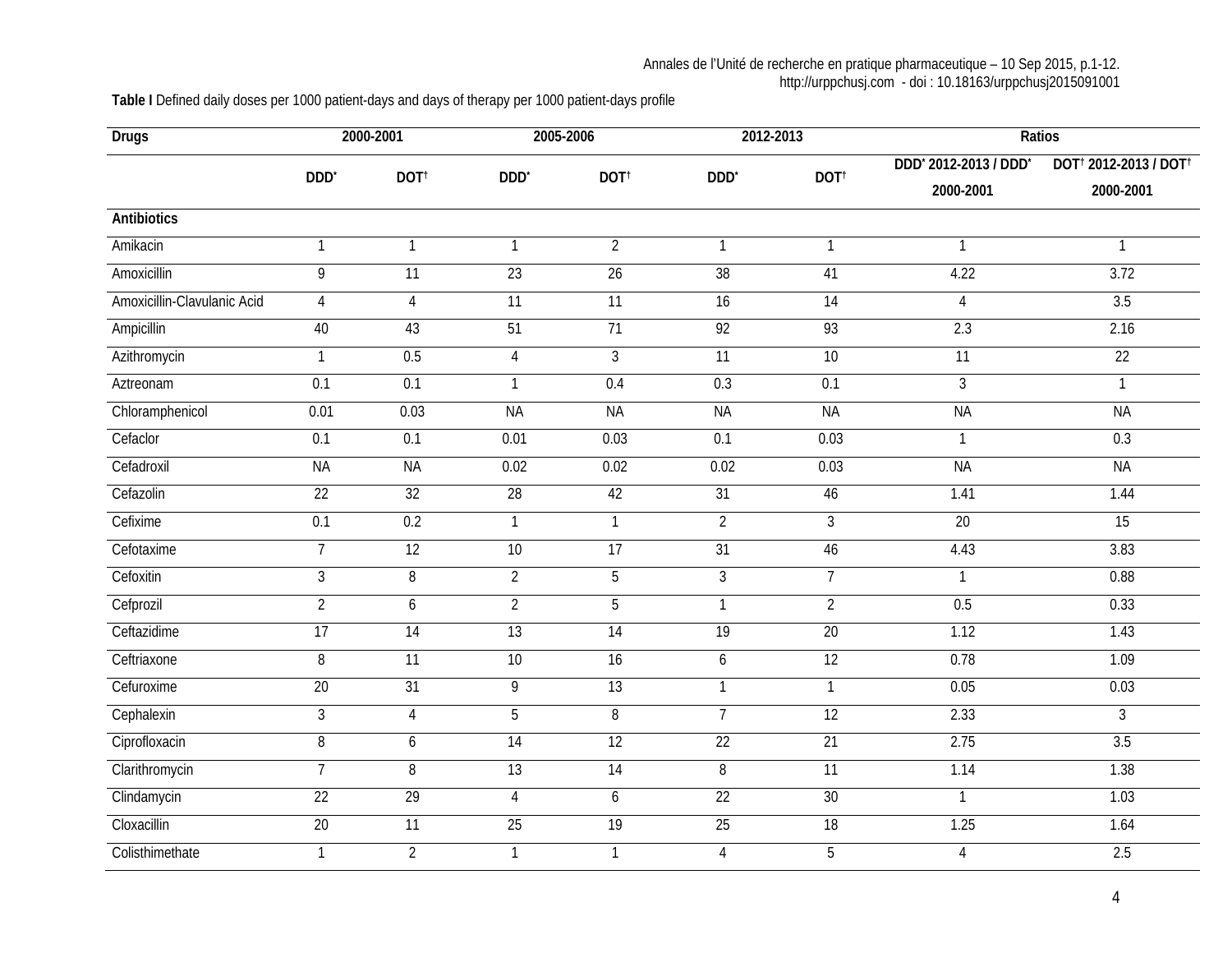### Annales de l'Unité de recherche en pratique pharmaceutique – 10 Sep 2015, p.1-12.

|                             |                  |                  |                  |                  | http://urppchusj.com - doi : 10.18163/urppchusj2015091001 |                  |                                    |                                                            |  |  |
|-----------------------------|------------------|------------------|------------------|------------------|-----------------------------------------------------------|------------------|------------------------------------|------------------------------------------------------------|--|--|
| <b>Drugs</b>                | 2000-2001        |                  |                  | 2005-2006        | 2012-2013                                                 |                  | Ratios                             |                                                            |  |  |
|                             | DDD <sup>*</sup> | DOT <sup>t</sup> | DDD <sup>*</sup> | DOT <sup>t</sup> | DDD'                                                      | DOT <sup>t</sup> | DDD' 2012-2013 / DDD'<br>2000-2001 | DOT <sup>†</sup> 2012-2013 / DOT <sup>†</sup><br>2000-2001 |  |  |
| Dapsone                     | 0.05             | 0.1              | 0.2              | 0.3              | 0.01                                                      | 0.02             | 0.2                                | 0.2                                                        |  |  |
| Doxycyline                  | 6                | $\overline{2}$   | $\overline{2}$   | $\overline{3}$   | $\mathbf{1}$                                              | $\overline{2}$   | 0.17                               | $\mathbf{1}$                                               |  |  |
| Erythromycin                | $\overline{2}$   | $\mathfrak{Z}$   | 5                | $\overline{10}$  | $\overline{5}$                                            | $\overline{10}$  | 2.5                                | 3.33                                                       |  |  |
| Ethambutol                  | 0.1              | 0.2              | 0.1              | 0.3              | $\mathbf{1}$                                              | $\overline{2}$   | 10                                 | 10                                                         |  |  |
| Gatifloxacin                | <b>NA</b>        | <b>NA</b>        | 0.04             | 0.04             | <b>NA</b>                                                 | <b>NA</b>        | <b>NA</b>                          | <b>NA</b>                                                  |  |  |
| Gentamicin                  | $\overline{27}$  | 60               | 30               | 85               | 29                                                        | 80               | $\overline{1.1}$                   | 1.33                                                       |  |  |
| Imipenem                    | 0.01             | 0.03             | $\mathbf{1}$     | $\mathbf{1}$     | $\overline{1}$                                            | $\mathbf{1}$     | 100                                | 33.33                                                      |  |  |
| Isoniazide                  | $\overline{1}$   | $\mathbf{1}$     | $\mathbf{1}$     | $\overline{1}$   | $\overline{3}$                                            | $\overline{2}$   | $\overline{3}$                     | $\overline{2}$                                             |  |  |
| Levofloxacin                | 0.2              | 0.3              | 0.5              | 0.5              | 6                                                         | $\overline{7}$   | 30                                 | 23.33                                                      |  |  |
| Linezolid                   | <b>NA</b>        | <b>NA</b>        | 0.1              | 0.05             | $\overline{1}$                                            | $\overline{2}$   | <b>NA</b>                          | <b>NA</b>                                                  |  |  |
| Meropenem                   | $\sqrt{4}$       | $\overline{3}$   | 13               | 13               | 17                                                        | 19               | 4.25                               | 6.33                                                       |  |  |
| Metronidazole               | 6                | 12               | 13               | 22               | 14                                                        | 26               | 2.33                               | 2.17                                                       |  |  |
| Nitrofurantoin              | $\mathbf{1}$     | $\mathbf{1}$     | $\overline{2}$   | $\overline{3}$   | $\mathbf{1}$                                              | $\overline{2}$   | $\mathbf{1}$                       | $\overline{2}$                                             |  |  |
| Paromomycin                 | <b>NA</b>        | <b>NA</b>        | <b>NA</b>        | <b>NA</b>        | <b>NA</b>                                                 | <b>NA</b>        | <b>NA</b>                          | <b>NA</b>                                                  |  |  |
| Pentamidine                 | $\overline{4}$   | $\overline{4}$   | $\overline{2}$   | $\overline{2}$   | $\overline{4}$                                            | 5                | $\mathbf{1}$                       | 1.25                                                       |  |  |
| Piperacillin                | $\overline{10}$  | 21               | $\overline{4}$   | 12               | $\mathbf{1}$                                              | $\overline{2}$   | $\overline{0.1}$                   | 0.01                                                       |  |  |
| Piperacillin-Tazobactam     | 9                | $\overline{17}$  | $\overline{10}$  | $\overline{20}$  | $\overline{25}$                                           | 54               | 2.78                               | 3.18                                                       |  |  |
| Pyrazinamide                | 0.2              | $\mathbf{1}$     | 0.1              | 0.2              | 0.4                                                       | $\mathbf{1}$     | $\overline{2}$                     | $\mathbf{1}$                                               |  |  |
| Quinupristine/dalfopristine | <b>NA</b>        | <b>NA</b>        | 0.5              | $\mathbf{1}$     | <b>NA</b>                                                 | <b>NA</b>        | <b>NA</b>                          | <b>NA</b>                                                  |  |  |
| Rifabutin                   | 0.1              | 0.04             | <b>NA</b>        | <b>NA</b>        | <b>NA</b>                                                 | <b>NA</b>        | <b>NA</b>                          | <b>NA</b>                                                  |  |  |
| Rifampicin                  | $\overline{2}$   | $\overline{2}$   | $\overline{2}$   | $\overline{4}$   | $\overline{2}$                                            | $\overline{3}$   | $\mathbf{1}$                       | $\overline{1.5}$                                           |  |  |
| Streptomycin                | 0.04             | 0.2              | 0.1              | 0.2              | <b>NA</b>                                                 | <b>NA</b>        | <b>NA</b>                          | <b>NA</b>                                                  |  |  |
| Sulfadiazine                | <b>NA</b>        | <b>NA</b>        | <b>NA</b>        | <b>NA</b>        | <b>NA</b>                                                 | <b>NA</b>        | <b>NA</b>                          | <b>NA</b>                                                  |  |  |
| Sulfasalazine               | 0.2              | 0.4              | 0.3              | 0.4              | 0.4                                                       | 0.3              | $\overline{2}$                     | 0.75                                                       |  |  |
| Ticarcillin-Clavulanic Acid | $\overline{3}$   | 6                | 29               | 53               | 12                                                        | 25               | $\overline{4}$                     | 4.17                                                       |  |  |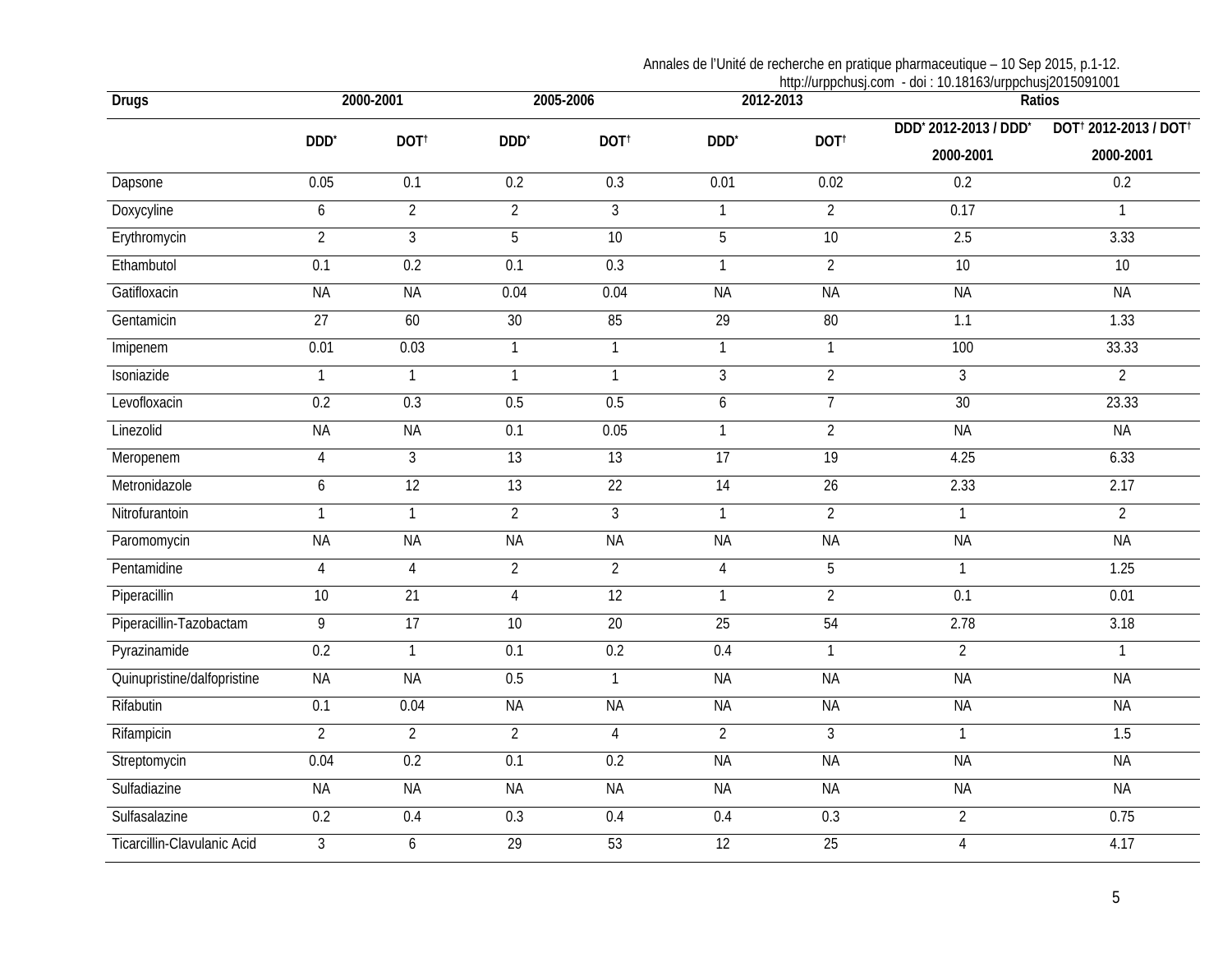Annales de l'Unité de recherche en pratique pharmaceutique – 10 Sep 2015, p.1-12.

|                     |                  |                  |                  | http://urppchusj.com - doi : 10.18163/urppchusj2015091001 |                  |                  |                       |                                               |  |
|---------------------|------------------|------------------|------------------|-----------------------------------------------------------|------------------|------------------|-----------------------|-----------------------------------------------|--|
| <b>Drugs</b>        |                  | 2000-2001        |                  | 2005-2006                                                 |                  | 2012-2013        | Ratios                |                                               |  |
|                     |                  |                  |                  |                                                           |                  | DOT <sup>t</sup> | DDD' 2012-2013 / DDD' | DOT <sup>†</sup> 2012-2013 / DOT <sup>†</sup> |  |
|                     | DDD <sup>*</sup> | DOT <sup>t</sup> | DDD <sup>*</sup> | DOT <sup>t</sup>                                          | DDD <sup>*</sup> |                  | 2000-2001             | 2000-2001                                     |  |
| Tobramycin          | 41               | $\overline{51}$  | 68               | $\overline{76}$                                           | $\overline{38}$  | 53               | 0.93                  | 1.04                                          |  |
| Trimethoprim        | <b>NA</b>        | <b>NA</b>        | 0.2              | $\mathbf{1}$                                              | 0.004            | 0.03             | <b>NA</b>             | <b>NA</b>                                     |  |
| Vancomycin          | 8                | 15               | 25               | 47                                                        | 33               | 61               | 4.13                  | 4.07                                          |  |
| <b>Antivirals</b>   |                  |                  |                  |                                                           |                  |                  |                       |                                               |  |
| Acyclovir IV        | 3.7              | 16               | 4.4              | 21.3                                                      | 3                | $\overline{22}$  | 0.81                  | 1.38                                          |  |
| <b>Acyclovir PO</b> | 0.1              | 0.5              | 0.1              | 0.8                                                       | 0.5              | 5                | 5                     | $\overline{10}$                               |  |
| Cidofovir           | <b>NA</b>        | <b>NA</b>        |                  | 0.2                                                       | $\overline{7}$   | $\mathbf{1}$     | <b>NA</b>             | <b>NA</b>                                     |  |
| Famciclovir         | 1.4              |                  | 4                | 3.9                                                       | 13               | 15               | 9.28                  | 15                                            |  |
| Foscarnet           | <b>NA</b>        | <b>NA</b>        | 1.4              | 3.0                                                       | 0.3              | $\mathbf{1}$     | <b>NA</b>             | <b>NA</b>                                     |  |
| Ganciclovir         | 2.3              | 4                | 1.7              | 4                                                         | $\overline{2}$   | 5                | 0.87                  | 1.25                                          |  |
| Oseltamivir         | <b>NA</b>        | <b>NA</b>        | 0.1              | 0.1                                                       | 1                | $\overline{2}$   | <b>NA</b>             | <b>NA</b>                                     |  |
| Ribavirin           | 0.03             | 0.04             | 1.2              | 3.7                                                       | 0.1              | 0.4              | 3.33                  | 10                                            |  |
| Valacyclovir        | <b>NA</b>        | <b>NA</b>        | 0.1              | 0.4                                                       | $\mathbf{1}$     | 3                | <b>NA</b>             | <b>NA</b>                                     |  |
| Valgancyclovir      | <b>NA</b>        | <b>NA</b>        | 0.2              | 0.3                                                       | 0.4              | 1                | <b>NA</b>             | <b>NA</b>                                     |  |

DDD per 1000 patient-days; †DOT per 1000 patient-days

**Legend**: DDD : defined daily dose; DOT : days of therapy; NA : Not Applicable (no antibiotic use in this period)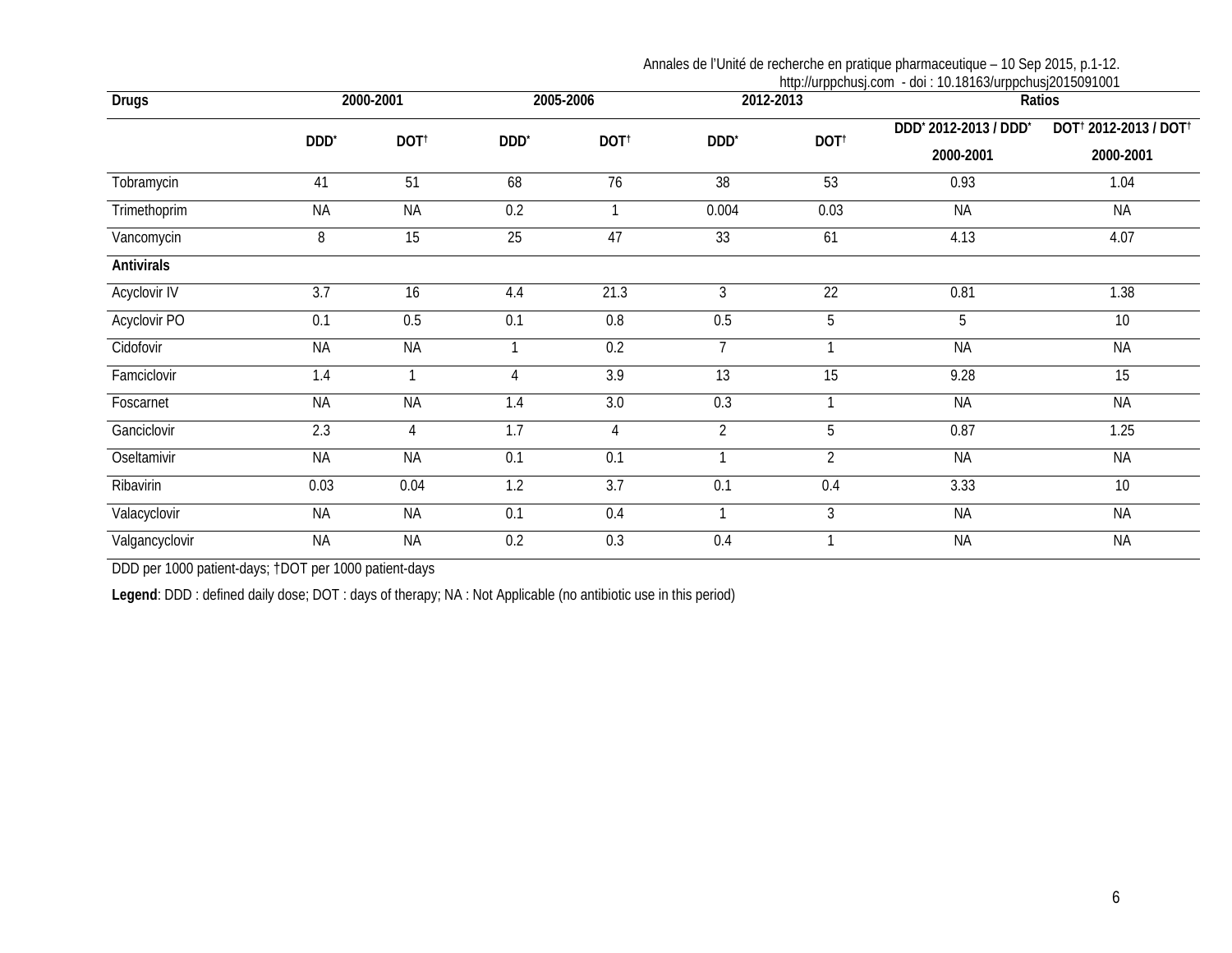Table II presents the mean dose in mg/kg/day per antibiotic or antiviral for the 2000-2001 and 2012-2013 fiscal years for five weight ranges ( $\leq 1.5$  kg; > 1.5-5 kg; > 5-15 kg; > 15-30 kg; and > 30 kg). For antibiotics, a comparison of these data reveals the following increases in dosage regimens for the majority of weight ranges for amoxicillin-clavulanic acid, gentamicin, piperacillin, and ticarcillin-clavulanic acid. Nevertheless, two decreases are seen in dosage regimens for the majority of weight range for azithromycin and erythromycin. The comparison of the antivirals data reveals no predictable tendencies and variations may only be related to case mix.

#### **Discussion**

This descriptive study showed an increase in antibiotic and antiviral drugs in a Canadian mother-child university hospital center over a twelve-year period. While the ratios describe the amount of antibiotics and antivirals used and the current trends within a hospital, they cannot be used alone to assess the nature and the relevance of drug use.

The increase of use observed in our study may be related to numerous factors: a possible increase in the complexity of patients (e.g. more hematology-oncology patients, patients receiving immunosuppressive and/or immunomodulation for chronic diseases and bone marrow transplants with use of vancomycin, meropenem and piperacillin/tazobactam and antivirals), protocol and guidelines changes (e.g. use of ticarcilline/clavulanic acid for febrile neutropenia in early 2000; emphasis on ampicillin for community acquired pneumonia in 2007; zoster prophylaxis in 2007 and afterwards all of our hematopoietic stem cell transplanted who had a history of varicella received a prophylactic treatment with famciclovir), changes in recommended dose regimens and the availability of new products (e.g. oseltamivir is specifically used for the treatment and the prophylaxis of influenza A virus and is available since 2008; the 2010 pandemic flu participated largely of the increase consumption of this product, despite the absence of strong data of efficacy and safety in children and toddlers). The increase of penicillin consumption can be mainly explained notably by a higher use of this therapeutic class for communityacquired pneumonia following repeated intervention.

There are few studies in the pediatric literature that allow a comparison to our local data [23-29]. Zhang et al. noted an overall decrease in the use of 56 antibiotics in five Chinese pediatric hospitals from 2002 to 2006 with the DDD/1000 patient-days going from 682 in 2002 to 584 in 2003 and 658 in 2004 to 656 in 2005 and 499 in 2006, respectively [23]. In similar time periods,

these values were higher than those in our study and their observed decrease was related to education and guidelines about antibiotic use. In a study conducted by Porta et al. for the Pediatrics and Neonatology units of four European hospitals (two in the UK, one in Italy and one in Greece) from February to May 2009, that focused on 47 antibiotics, the authors noted a lower DDD/1000 patient-days ratio than in our study, i.e., 230 (UK1), 159 (UK2), 252 (Italy) and 158 (Greece)[10]. These lower values data compared to our hospital are not surprising given the absence of oncology and solid organ transplantation patients in these studies.

Wang et al. reported an increase in antibiotic use in a pediatric hospital in China from 2000 to 2004 [27]. Total antibiotic use went from 378 DDD/1000 patient-days in 2000 to 420 DDD/1000 patient-days in 2004, a 1.11-fold increase.

In a study conducted in a 120-bed facility in USA, Levy and al. have calculated annually DOT/1000 patient-days for 48 antimicrobials between February 2007 and December 2010. The trends of antimicrobials use are relatively similar to ours. Indeed, the authors noticed a significant increase in the use of vancomycin and broad spectrum agents as beta lactam/beta lactamase inhibitors combinations and third- or fourth-generation cephalosporins and a decrease for gentamicine and rifampicine which is coherent with our data. The rates of use of metronidazole remained stable whereas they decrease in the Levy study. Finally Levy and al. observed a decrease for ampicillin rates while in our study they increase all over the time [28]. These results reveal that it can be difficult to compare antibiotic use in DDD/1000 patient-days and DOT/1000 patient-days among institutions, especially when these data do not take into account the types of patients treated, the profile of the antibiotics available in each country, treatment guidelines in effect, and the prevalence of various infection types and antibiotic resistance. However, data on antibiotic use can be very useful when monitoring use within an institution over time. In a recent study, Gerber and al. assessed a substantial variability among children hospitals in the United States treating -four selected diagnoses (pneumonia, cystic fibrosis, appendectomy, skin and soft tissue infections).They examined, for each diagnosis, the proportion of patients treated by Infectious Diseases Society of America and the Pediatric Infectious Diseases Society guideline-recommended therapies [29].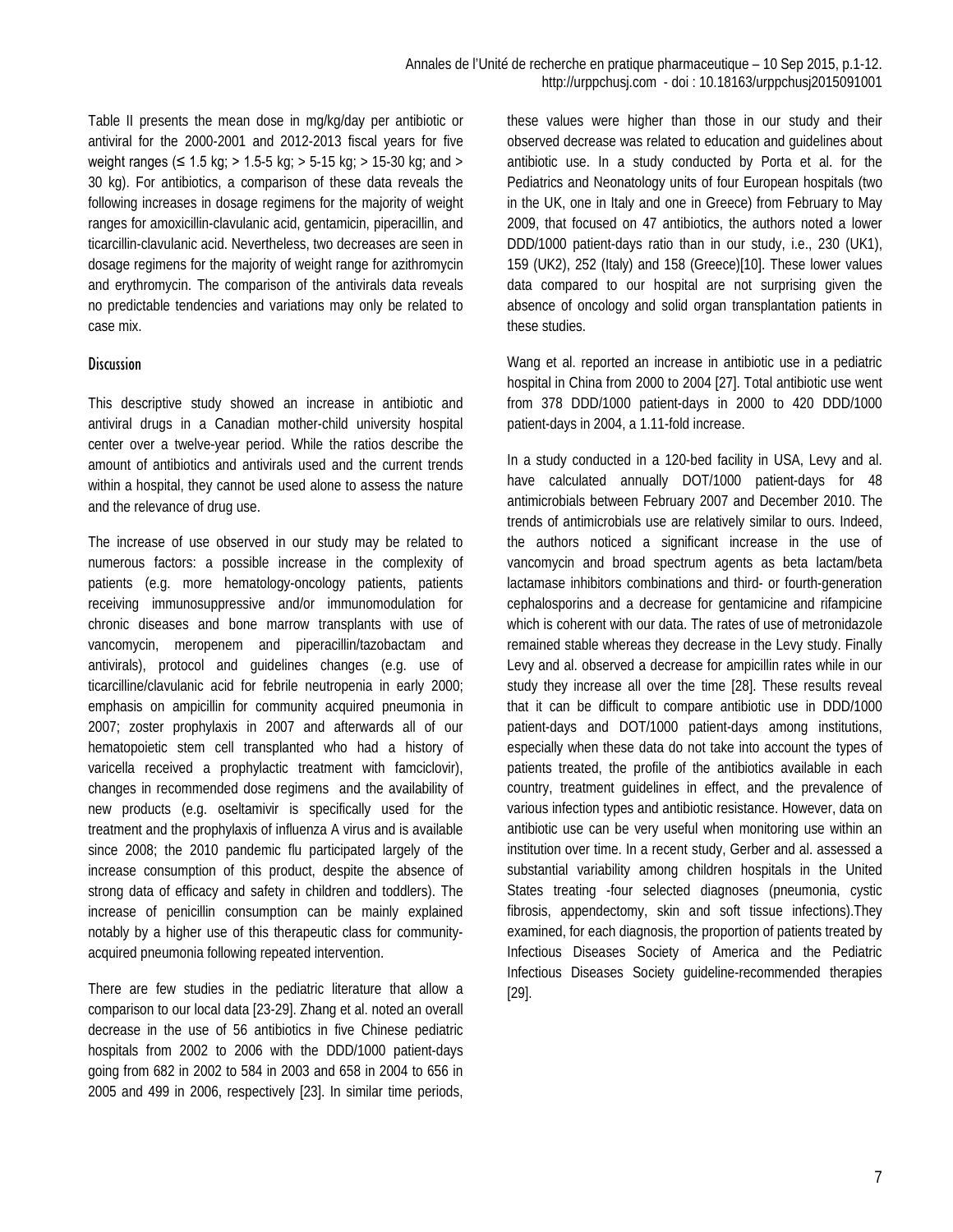**Table II** Profile of the mean dose in mg/kg/day per molecule for the 2000-2001 and 2010-2011 fiscal years for five weight ranges

| Mean dose in mg/kg/day, for each range of weight |                 |                 |                 |                 |                 |                 |                 |                 |                 |                 |
|--------------------------------------------------|-----------------|-----------------|-----------------|-----------------|-----------------|-----------------|-----------------|-----------------|-----------------|-----------------|
| <b>Drugs</b>                                     | $\leq 1.5$ kg   |                 | $>1.5 - 5$ kg   |                 | $>5-15$ kg      |                 | $>15-30$ kg     |                 | $>$ 30 kg       |                 |
|                                                  | 2000-2001       | 2012-2013       | 2000-2001       | 2012-2013       | 2000-2001       | 2012-2013       | 2000-2001       | 2012-2013       | 2000-2001       | 2012-2013       |
| <b>Antibiotics</b>                               |                 |                 |                 |                 |                 |                 |                 |                 |                 |                 |
| Amikacin                                         | <b>NA</b>       | <b>NA</b>       | <b>NA</b>       | <b>NA</b>       | $\overline{19}$ | <b>NA</b>       | 27              | $\overline{31}$ | $\overline{25}$ | 30              |
| Amoxicillin                                      | $\overline{21}$ | $\overline{23}$ | $\overline{32}$ | 38              | $50\,$          | 75              | 47              | 68              | $\overline{32}$ | 33              |
| Amoxicillin-Clavulanic Acid                      | <b>NA</b>       | <b>NA</b>       | 54              | 58              | 46              | $\overline{76}$ | 41              | $\overline{70}$ | $\overline{27}$ | 41              |
| Ampicillin                                       | 110             | 113             | 123             | 150             | 158             | 190             | 132             | 180             | 93              | 135             |
| Azithromycin                                     | <b>NA</b>       | <b>NA</b>       | <b>NA</b>       | $\overline{16}$ | $\overline{7}$  | $\overline{9}$  | 12              | $\overline{9}$  | 11              | $\overline{9}$  |
| Cefazolin                                        | 48              | 65              | 94              | 96              | 87              | 93              | 86              | 95              | 60              | $\overline{70}$ |
| Cefixime                                         | <b>NA</b>       | <b>NA</b>       | 8               | 8               | 8               | $\overline{9}$  | $\overline{9}$  | $\overline{9}$  | $\overline{7}$  | $\overline{7}$  |
| Cefotaxime                                       | 108             | 139             | 186             | 202             | 183             | 195             | 183             | 197             | 126             | 150             |
| Cefoxitin                                        | <b>NA</b>       | <b>NA</b>       | 66              | $\overline{76}$ | 65              | $\overline{70}$ | $\overline{75}$ | 81              | 64              | 86              |
| Cefprozil                                        | <b>NA</b>       | <b>NA</b>       | $\overline{28}$ | 28              | 29              | 28              | $\overline{28}$ | $\overline{29}$ | $\overline{19}$ | $\overline{20}$ |
| Ceftazidime                                      | <b>NA</b>       | 127             | 167             | 129             | 151             | 155             | 169             | 145             | 144             | 137             |
| Ceftriaxone                                      | <b>NA</b>       | 50              | 79              | 68              | 82              | 64              | 80              | 65              | 47              | 38              |
| Cefuroxime                                       | 94              | <b>NA</b>       | 138             | 101             | 142             | 147             | 138             | 147             | 95              | 150             |
| Cephalexin                                       | <b>NA</b>       | <b>NA</b>       | 50              | 65              | 56              | 72              | 64              | 49              | 50              | 43              |
| Ciprofloxacin                                    | <b>NA</b>       | <b>NA</b>       | 30              | $\overline{27}$ | $\overline{27}$ | $\overline{26}$ | $\overline{28}$ | 26              | $\overline{22}$ | $\overline{18}$ |
| Clarithromycin                                   | <b>NA</b>       | <b>NA</b>       | $\overline{15}$ | $\overline{18}$ | $\overline{15}$ | $\overline{15}$ | $\overline{15}$ | $\overline{15}$ | 15              | 15              |
| Clindamycin                                      | $\overline{13}$ | <b>NA</b>       | 32              | $\overline{25}$ | 35              | 35              | 33              | 35              | 33              | $\overline{34}$ |
| Cloxacillin                                      | <b>NA</b>       | 101             | 159             | 144             | 170             | 192             | 160             | 182             | 106             | 152             |
| Erythromycin                                     | <b>NA</b>       | <b>NA</b>       | $\overline{21}$ | <b>NA</b>       | $\overline{17}$ | 33              | 35              | $\overline{17}$ | 44              | $\overline{15}$ |
| Gentamicin                                       | $\overline{3}$  | 4               | $\overline{4}$  | 5               | 5               | $\overline{7}$  | 5               | 7               | $\overline{4}$  | 5               |
| Isoniazide                                       | <b>NA</b>       | <b>NA</b>       | 10              | <b>NA</b>       | 13              | 14              | 10              | 14              | 6               | 9               |
| Levofloxacin                                     | <b>NA</b>       | <b>NA</b>       | <b>NA</b>       | <b>NA</b>       | <b>NA</b>       | 19              | <b>NA</b>       | 14              | $\overline{8}$  | 12              |
| Linezolid                                        | <b>NA</b>       | <b>NA</b>       | <b>NA</b>       | <b>NA</b>       | <b>NA</b>       | 29              | <b>NA</b>       | 35              | <b>NA</b>       | 25              |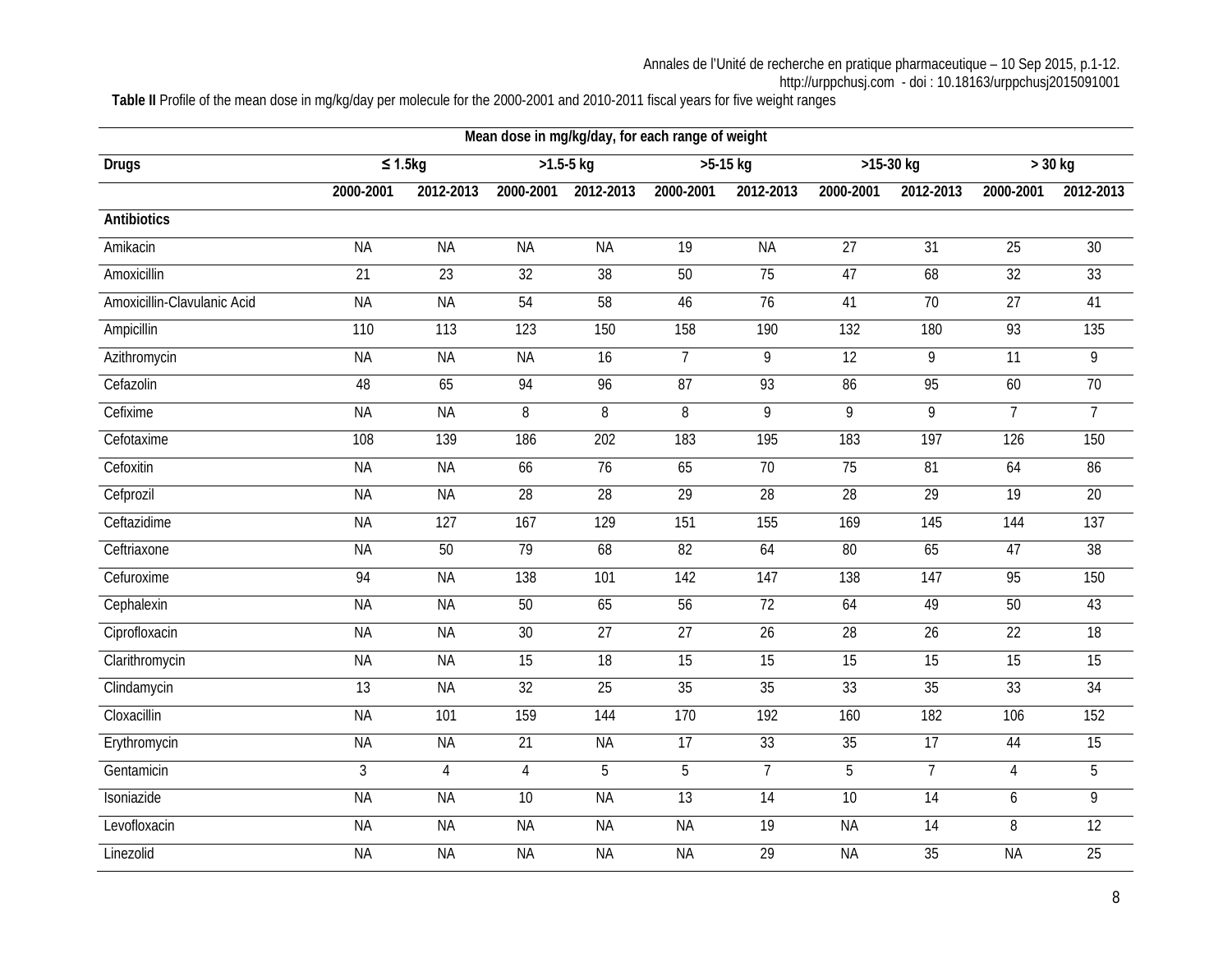Annales de l'Unité de recherche en pratique pharmaceutique – 10 Sep 2015, p.1-12. http://urppchusj.com - doi : 10.18163/urppchusj2015091001

| Mean dose in mg/kg/day, for each range of weight |                 |                 |                 |                 |                 |                 |                 |                 |                  |                 |
|--------------------------------------------------|-----------------|-----------------|-----------------|-----------------|-----------------|-----------------|-----------------|-----------------|------------------|-----------------|
| <b>Drugs</b>                                     | $\leq 1.5$ kg   |                 |                 | $>1.5 - 5$ kg   | $>5-15$ kg      |                 | $>15-30$ kg     |                 | $>$ 30 kg        |                 |
|                                                  | 2000-2001       | 2012-2013       | 2000-2001       | 2012-2013       | 2000-2001       | 2012-2013       | 2000-2001       | 2012-2013       | 2000-2001        | 2012-2013       |
| Meropenem                                        | <b>NA</b>       | 90              | $\overline{70}$ | 89              | 61              | 85              | 69              | $\overline{87}$ | 65               | 80              |
| Metronidazole                                    | $\overline{10}$ | 6               | $\overline{19}$ | 16              | $\overline{24}$ | $\overline{29}$ | $\overline{29}$ | $\overline{28}$ | $\overline{26}$  | 27              |
| Piperacillin                                     | <b>NA</b>       | 222             | 219             | 243             | 256             | 280             | 268             | 332             | 247              | 326             |
| Piperacillin-Tazobactam                          | 221             | <b>NA</b>       | 226             | 210             | 274             | 241             | 275             | 316             | 233              | 315             |
| Pyrazinamide                                     | <b>NA</b>       | <b>NA</b>       | $\overline{30}$ | <b>NA</b>       | $\overline{31}$ | 33              | $\overline{26}$ | $\overline{32}$ | 33               | 22              |
| Rifampicine                                      | $\overline{18}$ | $\overline{19}$ | $\overline{11}$ | 14              | 21              | 18              | $\overline{18}$ | $\overline{14}$ | $\overline{11}$  | 9               |
| Ticarcillin-Clavulanic Acid                      | <b>NA</b>       | <b>NA</b>       | 271             | 260             | 231             | 290             | 237             | 294             | 230              | 264             |
| Tobramycin                                       | <b>NA</b>       | $\overline{4}$  | 8               | 5               | $\overline{7}$  | $\overline{7}$  | 8               | $\overline{7}$  | 6                | 6               |
| Vancomycin                                       | $\overline{24}$ | 33              | $\overline{39}$ | $\overline{36}$ | 46              | 54              | 46              | 51              | $\overline{32}$  | $\overline{39}$ |
| <b>Antivirals</b>                                |                 |                 |                 |                 |                 |                 |                 |                 |                  |                 |
| Acyclovir IV                                     | <b>NA</b>       | 40              | 47              | 58              | 39              | 36              | 39              | 25              | 27.0             | $\overline{19}$ |
| <b>Acyclovir PO</b>                              | <b>NA</b>       | <b>NA</b>       | $\overline{35}$ | 53              | $\overline{75}$ | 60              | 52              | 61              | 33               | $\overline{18}$ |
| Cidofovir                                        | <b>NA</b>       | <b>NA</b>       | <b>NA</b>       | <b>NA</b>       | <b>NA</b>       | 5               | <b>NA</b>       | $\mathfrak{Z}$  | <b>NA</b>        | $\overline{3}$  |
| Famciclovir                                      | <b>NA</b>       | <b>NA</b>       | <b>NA</b>       | <b>NA</b>       | <b>NA</b>       | 20              | 19              | 22              | 20               | 17              |
| Foscarnet                                        | <b>NA</b>       | <b>NA</b>       | <b>NA</b>       | <b>NA</b>       | <b>NA</b>       | 163             | <b>NA</b>       | <b>NA</b>       | <b>NA</b>        | 160             |
| Ganciclovir                                      | <b>NA</b>       | <b>NA</b>       | 10              | $\overline{12}$ | 10              | $\overline{12}$ | 9               | 9               | $\overline{7.2}$ | 8               |
| Oseltamivir                                      | <b>NA</b>       | <b>NA</b>       | <b>NA</b>       | $\overline{7}$  | <b>NA</b>       | 5               | <b>NA</b>       | $\overline{4}$  | <b>NA</b>        | $\overline{2}$  |
| Ribavirin                                        | <b>NA</b>       | <b>NA</b>       | <b>NA</b>       | <b>NA</b>       | <b>NA</b>       | 156             | <b>NA</b>       | <b>NA</b>       | 15               | $\overline{39}$ |
| Valacyclovir                                     | <b>NA</b>       | <b>NA</b>       | <b>NA</b>       | <b>NA</b>       | <b>NA</b>       | $\overline{15}$ | <b>NA</b>       | 142             | <b>NA</b>        | 30 <sup>2</sup> |
| Valgancyclovir                                   | <b>NA</b>       | <b>NA</b>       | <b>NA</b>       | 31              | <b>NA</b>       | 23              | <b>NA</b>       | 20              | <b>NA</b>        | 19              |

**Legend**: NA : Not Applicable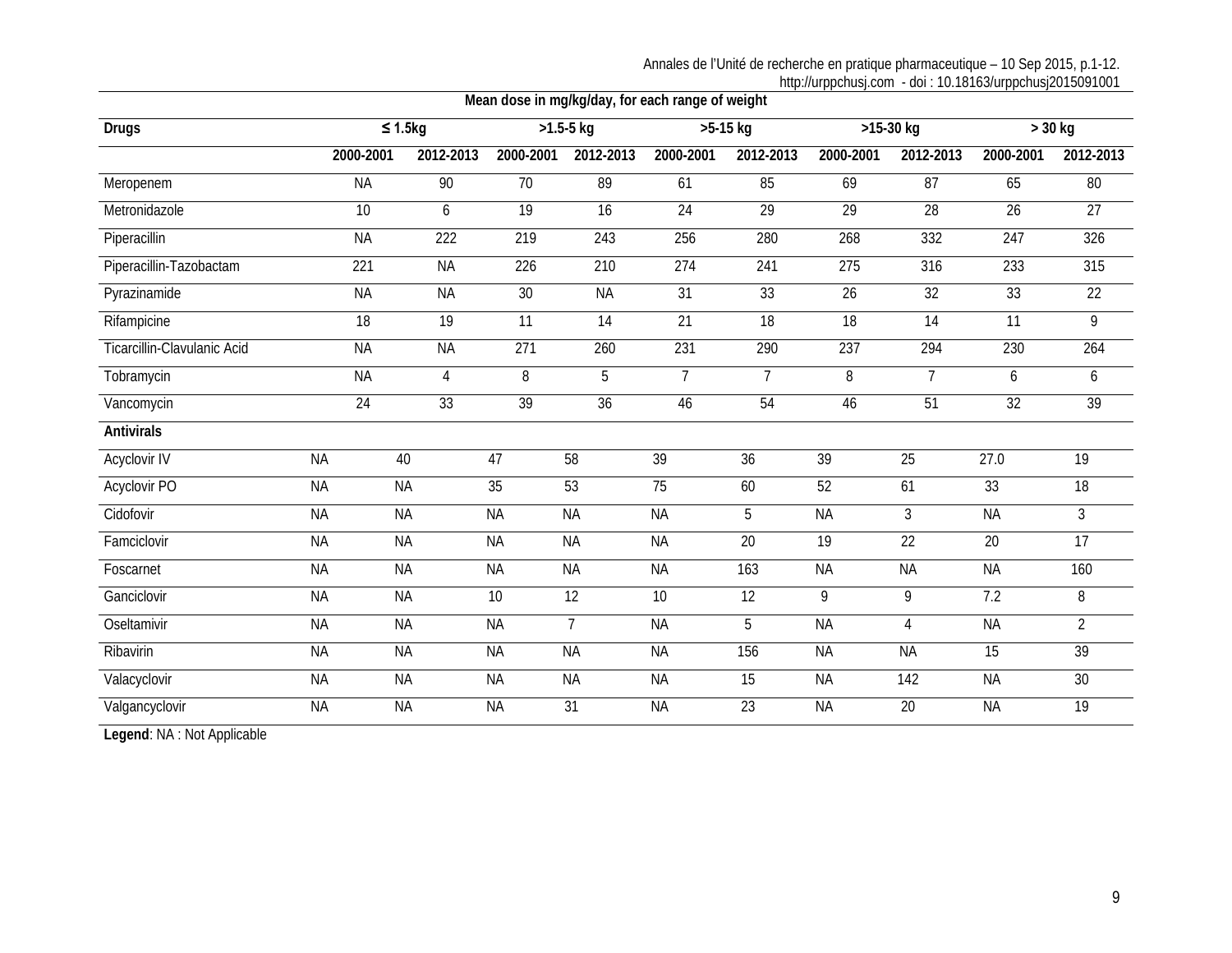In our literature search, we did not identify reports of the global use of antiviral drug per hospital using DDD /1000 patient-days and DOT/1000 patient-days. The European Centre for Disease Prevention and Control (ECDC) is using ratios of DDD and DOT per 1000 inhabitant-days (e.g. population-based ratio rather than hospital based-ratio) to describe antiviral consumption among European adult population [30]. Calculated ratios are much lower, as their basis is the whole population.

The literature recognizes the limitations of using DDD/1000 patient-days in pediatrics [1]. In fact, the defined daily dose does not take into account the range of doses per patient weight. Using DOT/1000 patient-days appears to be more appropriate. Fortin et al. have conducted a systematic review of available measures of antimicrobial use applicable to paediatrics [31]. They concluded that the measure of antimicrobial use that best predicts antimicrobial resistance prevalence and rates, for surveillance purposes, has still not been identified; additional evidence on this topic is a necessity. In our case, a provincial directives mandate the reporting of both DDD and DOT. While we recognize the necessity to use and monitor DOT in pediatrics, we do believe it is appropriate to report both as raw data for further exploration and comparisons in the literature with other centers.

With respect to the data in mg/kg per weight range, it is possible to identify changes in practice that are specific for a given weight group for a particular antibiotic or antiviral. The emergence of resistance to pneumococci was associated to prescriptions of higher doses of amoxicillin and amoxillin/clavulanic acid for otitis media especially in the range  $> 5-15$  kg and  $> 15-30$  kg. A higher dose of cefazolin for osteomyelitis and a higher starting dose of gentamycin and vancomycin in neonatology could also be explain the increase of doses per mg/kg/day for these antibiotics.

In Quebec, there is a close monitoring of antibiotic and antiviral use particularly with decentralized pharmacist presence in programs of care. A 2011 governmental directive has forced the implementation of antimicrobial stewardship program throughout the province to improve anti infectious drugs use and to generate standardized data to monitor drug use and requires period collection and analysis of DDD and DOT/1000 patient-days is in place. The 12 years-period is a sufficient time period to allow the identification of emerging prescribing changes; however, further studies are required to evaluate the impact of new protocols and the impact of biological markers (e.g. procalcitonin, viral load).

The antimicrobial stewardship program in our hospital is cochaired by an infectious disease pediatrician and a clinical pharmacist working within the infectious diseases unit. It includes a pediatrician from the department of microbiology and three

pharmacists from obstetrics-gynecolgy, neonatology and intensive care units patients care units. The antimicrobial stewardship program seems to have an influence on antibiotics and antivirals prescribing practices through the diffusion of guidelines (e.g. guidelines with restricted indications and prescribers for some antivirals, pre-printed orders) produced by the program but we need more data to evaluate the impact of the use of DDD and DOT as an effective mean to optimize drug use. It appears that such statistics can help to identify practice change but consumption data are probably sufficient enough to point out these new trends and suggest corrective relevant measures. A multicentric study conducted by Hersh and al. over almost 9 years from January 2004 to October 2012 in USA showed that antimicrobial stewardship programs have a statistically significant impact in reducing antibiotic use in freestanding children's hospitals in particular for antibiotics which are routinely monitored. Antibiotic use was evaluated with DOT/1000 patient-days [32]

This study has limitations. The extracted data came from a historic database for inpatients. A combined analysis of inpatient and outpatient data can be more relevant especially when we consider some indications (e.g. urinary tract infections, bone infections), especially if resistance patterns are taken into account. However, this approach would rely on a different denominator. Besides, combining data from paediatric and obstetric/gynecology populations is not optimal even though this follows a requirement from the regulatory authority as a stand alone facility. Analysis per clientele (e.g. pediatrics, ob-gyn, etc.) would better profile the current use. Also, DOT should be preferred in pediatrics; we did keep both DDD and DOT as they are also included in the reporting framework required by the regulatory authority. In terms of dose calculations in mg/kg/day, each patient's weight varied over time. For our ratios, the maximum weight per admission was used to calculate an average mg/kg/day dose per patient. This measure may have underestimated the mg/kg/day value in the case of very lengthy hospitalizations. The indications for use were not captured in the dataset available which does influence prescribed doses. No statistical analysis have been tested to prove significance, it was an arbitrary decision. Finally, no analyses of use by patient type were conducted. We also did not take account of the hospital changes and the impact of the antimicrobial stewardship program over these 12 years to explain the antibiotic consumption evolution. As there is very limited inpatient Canadian data about the use of antibiotics and antivirals in children, we believe such profile constitutes a good basis for further benchmarking in the country.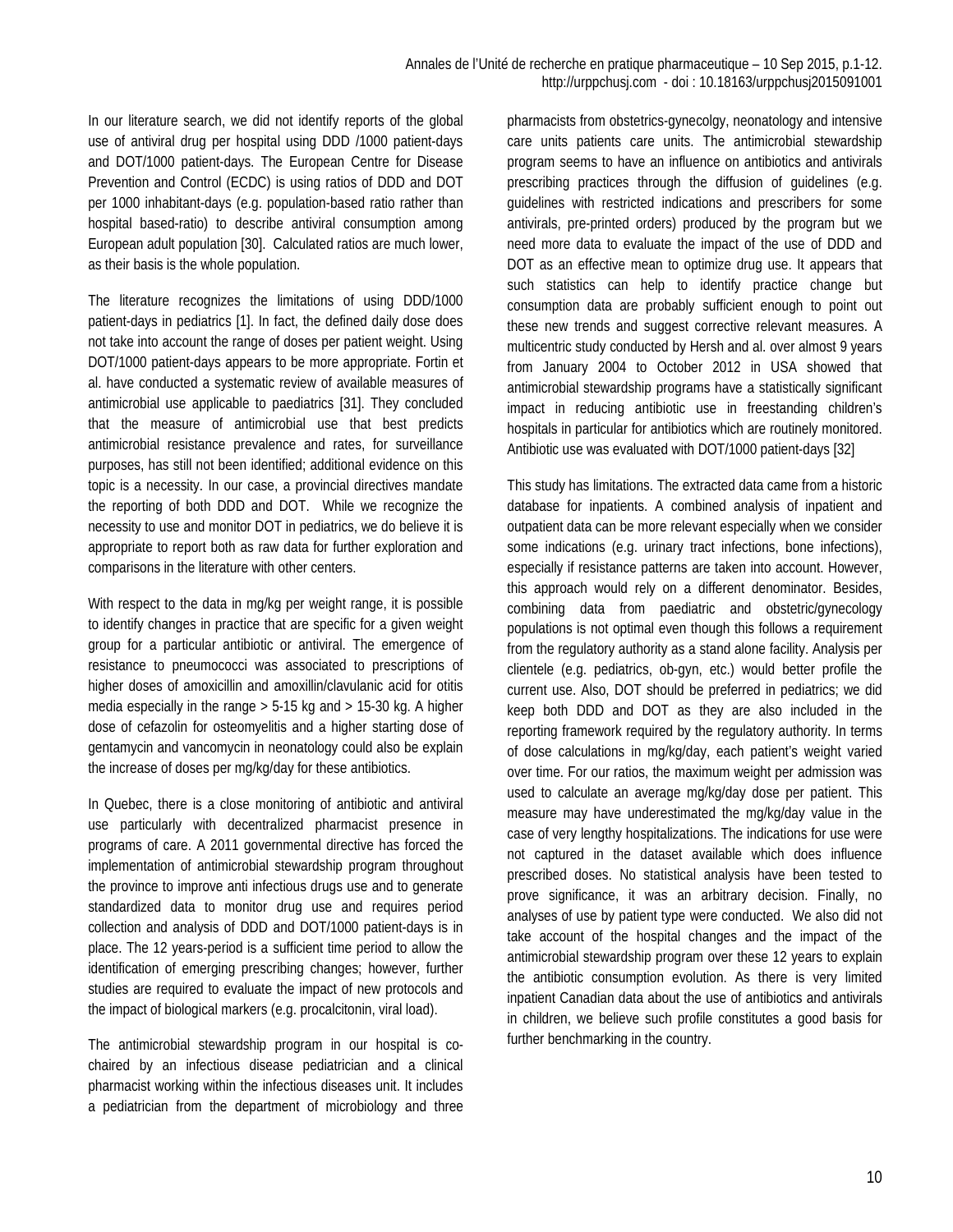#### **Conclusion**

This retrospective, cross-sectional, descriptive study reported the use of antibiotic and antiviral drugs at a mother-child UHC over a 12-year time period. Both the overall numbers of DDD/1000 patient-days and the DOT/1000 patient-days increased over time. Antibiotic and antiviral consumption should be monitored on a continuous basis by antimicrobial stewardship program in healthcare settings. DDD and DOT ratios can be used. Such monitoring may contribute to support antimicrobial stewardship programs and initiatives.

**Reviewer:** None.

**Funding**: None.

**Conflict of interest**: The authors declare no conflict of interest in relation with this article.

# **References**

1. Geissier A, Gereaux P, Granier I, Blanc P, Facon K, Durand-Gasselin J. Rational use of antibiotics in the intensive care unit: impact on microbial resistance and costs. Intensive Care Med. 2003;29(1):49-54.

2. Lipsitch M, Cohen T, Murray M, Levin BR. Antiviral resistance and the control of pandemic influenza. PLoS Med 2007;4(1): e15

3. Infectious disease society of America [Internet]. Virginia: Infectious disease society of America [2014; cited 2015 May 11]. Promoting antimicrobial stewardship in human medicine. Available from: http://www.idsociety.org/stewardship\_policy/.

4. American Society of health-system pharmacists [Internet]. Maryland : American Society of health-system pharmacists [2014; cited 2015 May 11]. Antimicrobial stewardship resources. http://www.ashp.org/menu/PracticePolicy/ResourceCenters/Inpat ient-Care-Practitioners/Antimicrobial-Stewardship

5. Society for Healthcare Epidemiology of America; Infectious Diseases Society of America; Pediatric Infectious Diseases Society. Policy Statement on Antimicrobial Stewardship by the Society for Healthcare Epidemiology of America (SHEA), the Infectious Diseases Society of America (IDSA), and the Pediatric Infectious Diseases Society (PIDS). Infection Control and Hospital Epidemiology. 2012; 33 (4):322-327.

6. Ontario antimicrobial stewardship project [Internet]. Ontario: Ontario antimicrobial stewardship project [2014; cited 2015 May 11]. Preserving antibiotics for future generations. https://www.ismp-canada.org/abx/

7. Dellit TH, Owens RC, McGowan JE Jr, Gerding DN, Weinstein RA, Burke JP, Huskins WC, Paterson DL, Fishman NO, Carpenter CF, Brennan PJ, Billeter M, Hooton TM; Infectious Diseases Society of America; Society for Healthcare

Epidemiology of America. Infectious Diseases Society of America and the Society for Healthcare Epidemiology of America guidelines for developing an institutional program to enhance antimicrobial stewardship. Clin Infect Dis 2007 15;44(2):159- 77.8. Davey P, Brown E, Charani E, Fenelon L, Gould IM, Holmes A, Ramsay CR, Wiffen PJ, Wilcox M. Interventions to improve antibiotic prescribing practices for hospital inpatients. Cochrane Database Syst Rev 2013 Apr 30;4:CD003543.

9. WHO Collaborating Centre for Drug Statistics Methodology [Internet]. Norway: WHO Collaborating Centre for Drug Statistics Methodology. Guidelines for ATC classification and DDD assignment 2013[2013; cited 2015 May 11]. http://www.whocc.no/filearchive/publications/1\_2013guidelines.p df

10. Porta A, Hsia Y, Doerholt K, Spyridis N, Bielicki J, Menson E, et al.. Comparing neonatal and paediatric antibiotic prescribing between hospitals: a new algorithm to help international benchmarking. J Antimicrob Chemother. 2012 May;67(5):1278- 86.

11. Institut National d'Excellence en Santé et en Services Sociaux [Internet]. Canada : Institut National d'Excellence en Santé et en Services Sociaux [2008; cited 2015 May 11]. Cadre de référence relatif à l'usage optimal des anti-infectieux et au suivi de l'utilisation de ces médicaments en milieu hospitalier https://www.inesss.qc.ca/fileadmin/doc/CDM/Etudes/CdM-Cadreantiinfectueux-200810.pdf

12. Polk RE, Fox C, Mahoney A, Letcavage J, MacDougall C. Measurement of adult antibacterial drug use in 130 US hospitals: comparison of defined daily dose and days of therapy. Clin Infect Dis. 2007;44(5):664-70.